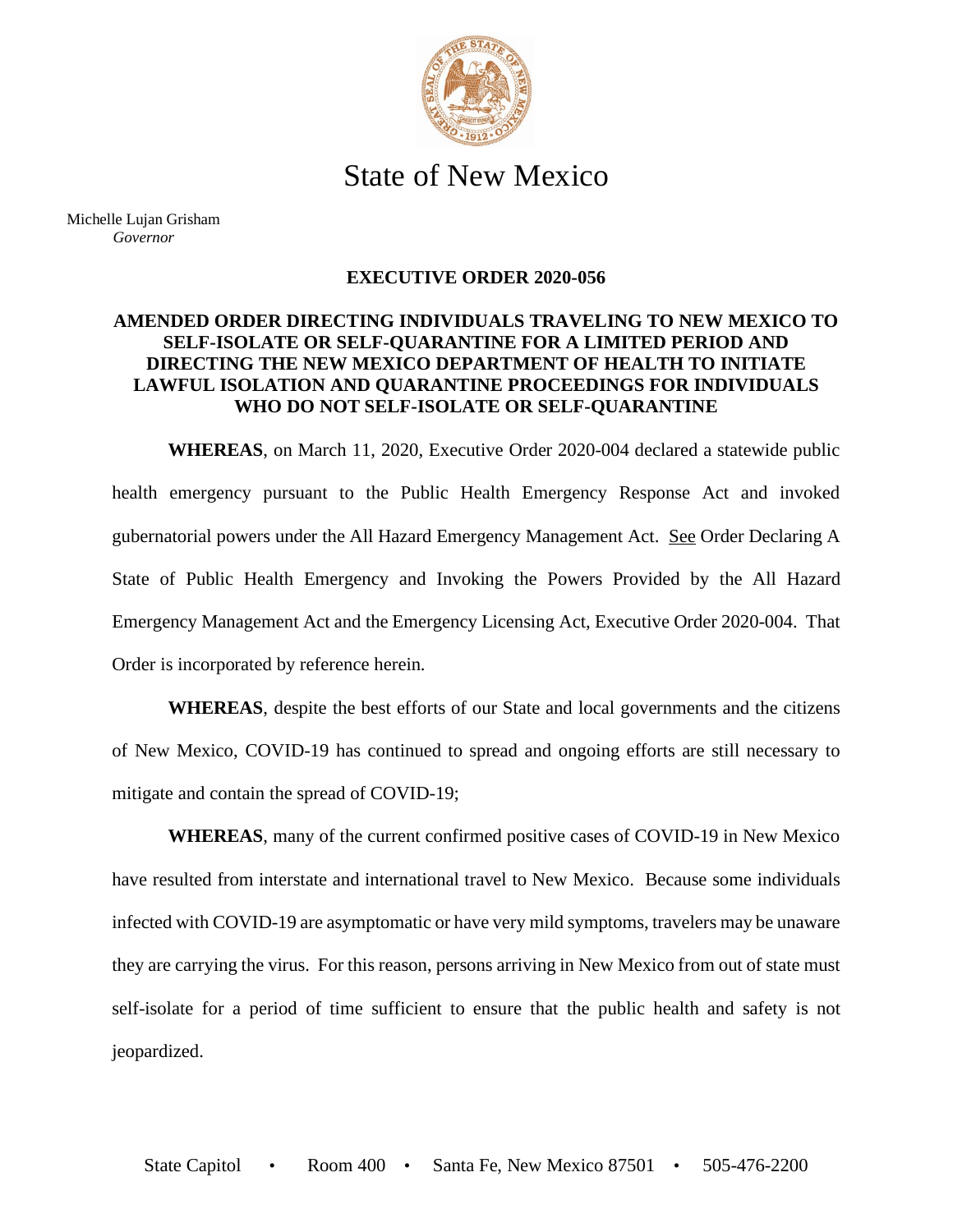**WHEREAS**, the All Hazards Emergency Management Act vests my office with the authority to take all actions necessary to protect the public health, safety and welfare and to direct State agencies to provide aid during an emergency response. NMSA 1978, § 12-10-4(B)(3); NMSA 1978, § 12-10-10(A).

**WHEREAS**, during a declared state of public health emergency, the Public Health Emergency Response Act authorizes the New Mexico Department of Health to isolate or quarantine individuals or groups as necessary to prevent or limit the spread of a threatening communicable disease, subject to certain statutory procedures. See NMSA 1978, §§ 12-10A-7 to -11.

**THEREFORE**, for the reasons set forth above, I, Michelle Lujan Grisham, Governor of the State of New Mexico, by virtue of the authority vested in me by the Constitution and laws of the State of New Mexico, hereby order and direct as follows:

1. I direct that all persons who have arrived in New Mexico from a location outside of the State must self-isolate or self-quarantine for a period of at least 14 days from the date of their entry into the State of New Mexico or for the duration of their presence in the State, whichever is shorter.

2. The terms "self-isolate" or "self-quarantine" refer to the voluntary physical separation of a person or group of people in a residence or other place of lodging. Any person who is self-isolating or self-quarantining may only leave a residence or place of lodging to receive medical care and should not allow others into the residence or place of lodging except for those providing medical care, emergency response, or other individuals designated by the New Mexico Department of Health. Family or household members may visit an isolated or quarantined person, but those visitors are directed to then self-isolate or self-quarantine for a period of no less than 14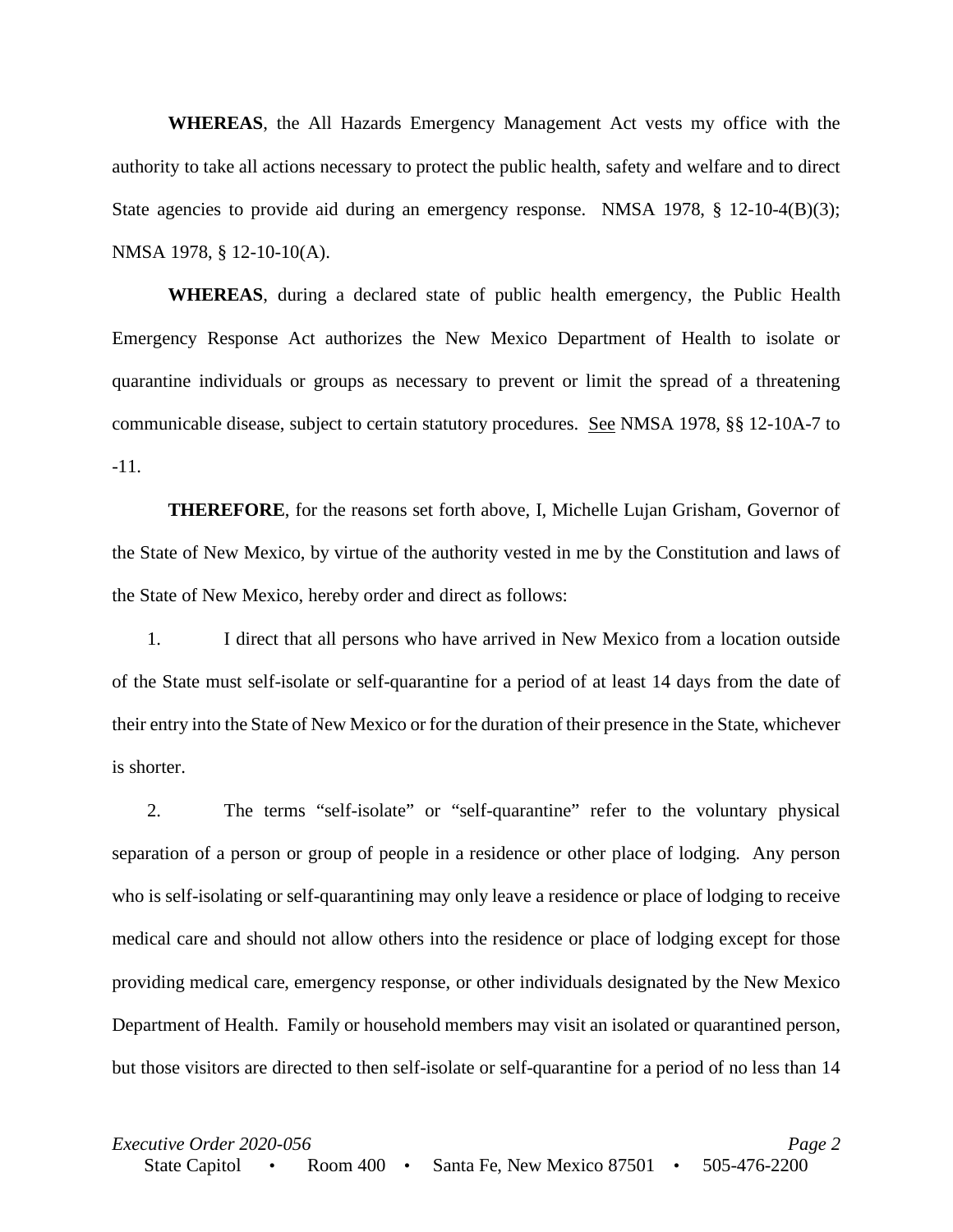days. All persons self-isolating or self-quarantining shall be responsible for all costs associated with the isolation or quarantine.

3. This Order's direction to self-quarantine does not apply to persons employed by airlines, those performing public safety or public health functions, military personnel and their dependents, federal employees, those employed by a federal agency or national defense contractor, emergency first responders, health care workers, New Mexico residents who have left the State to obtain medical care, New Mexico residents who have left the State for less than twenty-four hours for matters attendant to parenting responsibilities, those arriving in the State pursuant to a Court order, and persons who are employed or contracted by an "essential business", as defined by the operative public health order addressing mass gathering restrictions and business closures, and who are traveling into New Mexico to conduct business activities.

4. Any New Mexico resident leaving the State for vacation or other leisure activities must quarantine upon returning to the State. New Mexico residents quarantining pursuant to this provision will not be eligible for paid sick leave pursuant to the Families First Coronavirus Response Act.

5. Individuals who do not comply with the self-isolation and self-quarantine directives set forth above shall be subject to involuntary isolation or quarantine by the New Mexico Department of Health under the Public Health Emergency Response Act.

6. I further direct the New Mexico Department of Health, with the cooperation and assistance of all other executive agencies, to take all necessary steps to ensure the screening and appropriate isolation and quarantine of individuals covered by this Order. This will include making temporary holds of individuals or groups, obtaining court orders requiring isolation or quarantine in compliance with the provisions of the Public Health Emergency Response Act, and